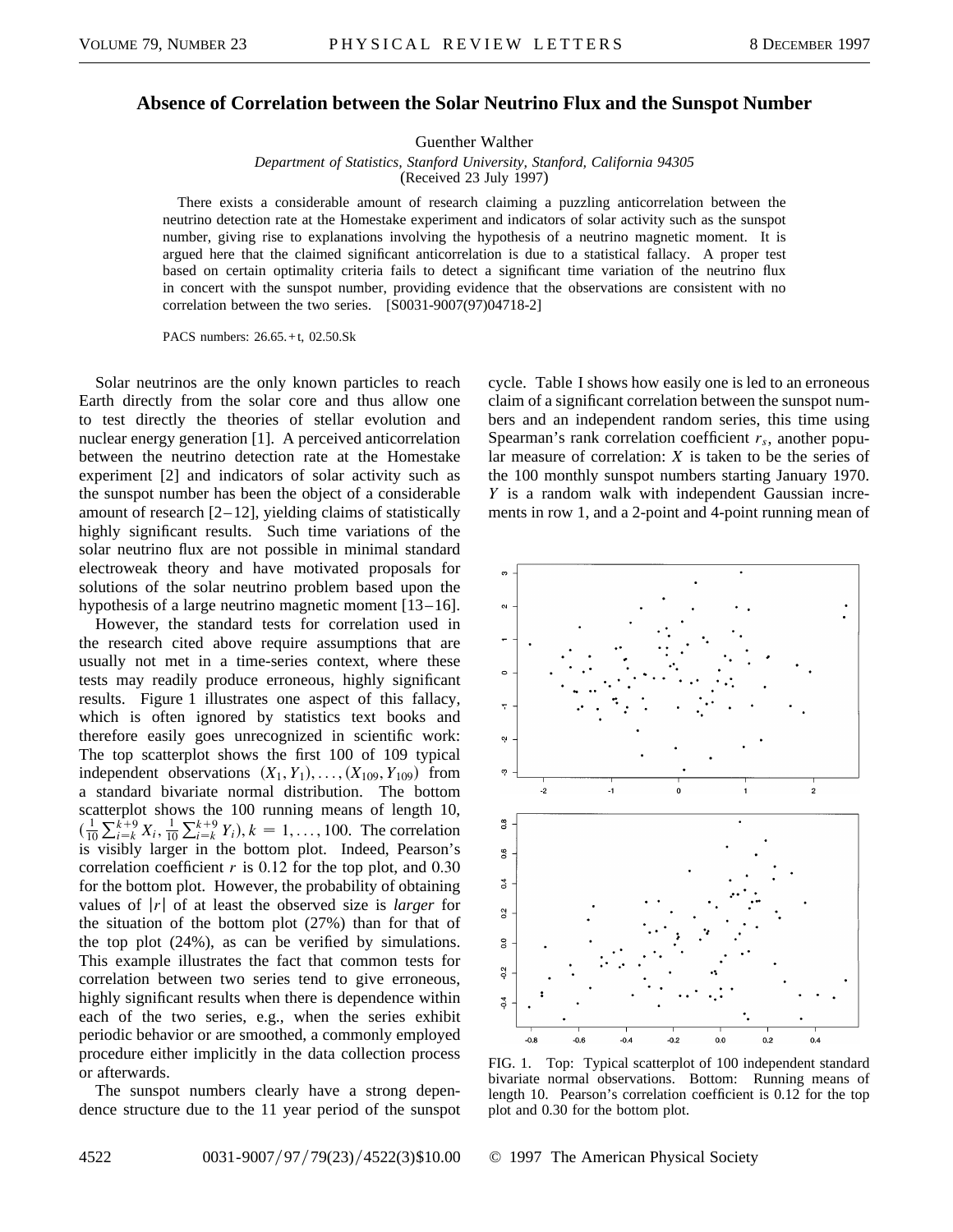TABLE I. Relative frequencies of rejection of the null hypothesis of independence at various nominal significance levels in a Monte Carlo study using the nominal null distribution of Spearman's correlation coefficient. *X* is the series of the 100 monthly sunspot numbers starting in January 1970. The *Zi* are independent standard normal random variables.  $T_i$  is the sum of the first *i* terms of a sequence of independent exponential random variables with mean 10 months.

|                                                                                                                    | Relative frequency of<br>rejection at nominal<br>significance level |                   |  |
|--------------------------------------------------------------------------------------------------------------------|---------------------------------------------------------------------|-------------------|--|
| Time series                                                                                                        |                                                                     | 5\% 1\% 0.1\%     |  |
| $X =$ sunspot numbers<br>$\sum_{i=1}^{n} Z_i, k = 1, , 100$                                                        |                                                                     | 82.7% 77.3% 70.7% |  |
| $X =$ sunspot numbers<br>$Y_k = \sum_{i=k}^{k+1} Z_i, k = 1, , 100$                                                |                                                                     | 15.3% 6.1% 1.7%   |  |
| $X =$ sunspot numbers<br>$Y_k = \sum_{i=k}^{k+3} Z_i, k = 1, \ldots, 100$                                          |                                                                     | 30.0% 17.5% 8.4%  |  |
| $X =$ sunspot numbers<br>4 $Y_k = 1 + Z_k$ if $T_{2i} < k \leq T_{2i+1}$ ,<br>$Y_k = 3 + Z_k$ else; $k = 1, , 100$ |                                                                     | 35.7% 22.4% 11.7% |  |

independent standard Gaussian random variables in rows 2 and 3, respectively. *Y* was simulated  $10<sup>5</sup>$  times for each case, and the columns give the relative frequency of rejection of the null hypothesis of independence at nominal significance levels 5%, 1%, and 0.1%, using the null distribution of  $r_s$  given in [17]. For example, at the 1% significance level one is led to the conclusion that there is a correlation with the random walk about 77% of the time. A comparison of rows 2 and 3 shows that a larger degree of smoothing applied to one series makes the correlation seemingly more significant, a fact that will be of importance below. The effect described above is relevant quite generally for many tests of association or correlation, such as the  $\chi^2$  statistic for contingency tables, or Kendall's tau statistic. It applies directly to those published results on a perceived correlation between the sunspot number and the neutrino flux that employ a smoothing of the neutrino flux.

Furthermore, the assumptions of these tests can also be violated in other important ways. For example, tests for correlation using  $r<sub>s</sub>$  or Kendall's tau require that the distribution of the components of at least one of the two series is invariant under permutations, which implies equal means and variances of the measurements in that series. Row 4 of Table I provides an important example that violates this requirement: The neutrino flux is taken to be constant equal to 1 for a random time which is distributed exponentially with mean 10 months, then the flux equals 3 for a random time with the same distribution, then it is set back to 1, etc. The flux is measured independently each month with a standard Gaussian measurement error. Incidentally, a typical simulation of this model looks even similar to the real neutrino data. Simulations of the flux from this model are uncorrelated

with the sunspot number and have no connection to the solar cycle whatsoever. (There is nothing special about the exponential distribution chosen: Virtually any random or deterministic time will produce similar results to the ones quoted in the following.) Still, row 4 shows that *rs* erroneously reports a correlation at the 1% level for 22.4% of the simulations. Clearly, this test misinterprets a change in the neutrino flux that is unrelated to the solar cycle as a correlation with the solar cycle. One can reproduce this effect with all the tests employed in  $[2-12]$ . This example makes clear that in this time-series context it is not correct to interpret significant results of these tests as significant evidence for a correlation with the solar cycle, even if no smoothing of the neutrino data is employed.

One may ask whether these tests are at least providing evidence for a time variation, not necessarily in concert with the solar cycle. However, due to the unequal uncertainties in the neutrino measurements, these tests are also not valid for testing whether the flux is constant: For an illustration, let  $x = (3, 2, 1, 5)$  be a vector of four observations, and  $Y_1, \ldots, Y_4$  be four independent Gaussian random variables with mean 0 and standard deviations 1, 1, 1, and 4. The *Y*'s represent observations of a constant quantity with measurement error. In 7.0% of  $10^5$  simulations of the *Y*'s, the correlation  $r<sub>s</sub>$  between *x* and *Y* was equal to 1, whereas the table for the exact null distribution of  $r<sub>s</sub>$  gives a value of 4.17% (see, e.g., Table VIII in [18]). Similar results obtain when the significance of the  $\chi^2$  and *F* statistics is evaluated by randomly shuffling the data [3,5], as the distributions of these statistics are not invariant under those permutations: The best correlation (smallest value of  $\chi^2$ , respectively, largest value of *F*) is obtained by exactly one of the  $4! = 24$  permutations of the data, yielding a significance level of  $1/24 = 4.17\%$ . However, this best correlation was obtained in 10.3% of the simulations. While this effect seems to become less severe with more data or more equal uncertainties, the example shows that these tests lack proper justification and can produce invalid results. More importantly, when a modified test is used that accounts for the uncertainties in a proper way, then the highly significant results reported for the neutrino data disappear:

The neutrino data that shall first be examined are the 108 estimates  $N_i$  of the neutrino flux provided by the Homestake experiment [2] up to run No. 133, so that  $N_i = \text{flux}(t_i) + \sigma_i e_i, i = 1, ..., 108.$  Here flux $(t)$  denotes the neutrino flux at time  $t$ , which is possibly time varying. The uncertainties  $\sigma_i$  given by the Homestake experiment have recently been reanalyzed by the Homestake team, resulting in improved uncertainties that have generously been made available by Dr. Kenneth Lande (private communication). The standardized measurement errors  $e_i$  for the various runs are independent by the design of the experiment. A test for correlation can now be developed by examining how linear